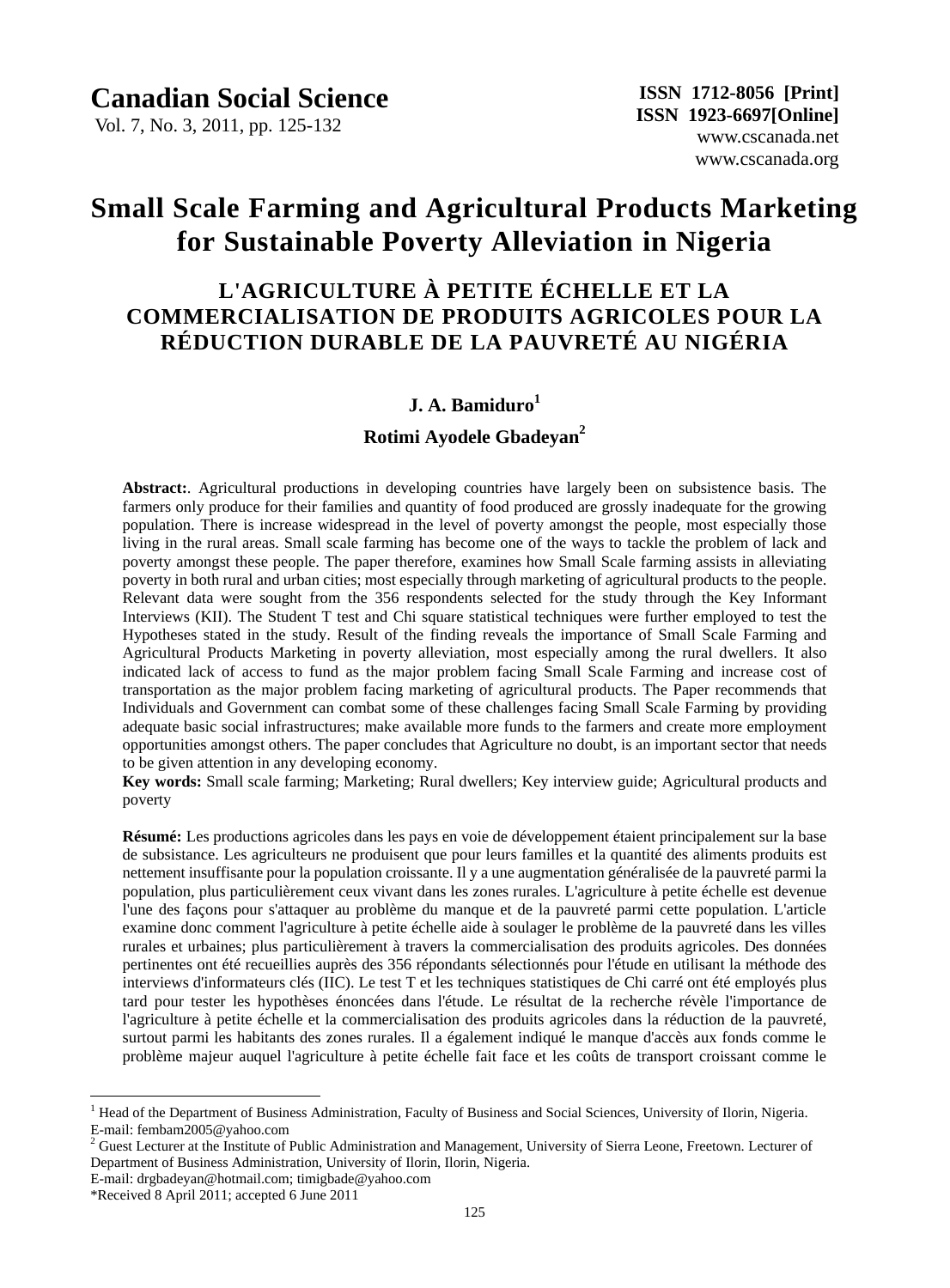*J. A. Bamiduro; Rotimi Ayodele Gbadeyan/Canadian Social Science Vol.7 No.3, 2011*

problème majeur de commercialisation des produits agricoles. Le document recommande que les individus et le gouvernement peuvent combattre certains de ces défis confrontés par l'agriculture à petite échelle, en assurant des adéquates infrastructures sociales de base; mettant plus de fonds à la disposition des agriculteurs et créant davantage d'emplois entre autres. L'article conclut que l'agriculture est sans aucun doute un secteur important qui doit être accordé plus d'attention dans n'importe quelle économie en développement.

**Mots clés:** Petite agriculture à petite échelle; Commercialisation; Habitants ruraux; Guide d'interview clés; Produits agricoles et pauvreté

 **DOI:** 10.3968/j.css.1923669720110703.020

## **INTRODUCTION**

Agriculture is one of the important sectors in a developing economy, not only because of its contribution to the Gross Domestic Product (GDP) but for employing greater proportion of a country's labour force in productive activities (Adegboye, 2004; Babatunde and Oyatoye,2005). In Nigeria, It provides food for the populace and served as one of the major source of revenue to the country before independence, most especially before crude oil was discovered in large commercial quantity at Oloibiri in 1958. The discovery led to the shift in Agricultural production to Crude oil exploration. This scenario led to decline in Agricultural production with increasing population growth rate, which consequently led to rising food prices in most Nigerian cities and rural areas (Babatunde and Oyatoye 2005).

Hassan and Omotola (2006 ) argued that, given Nigeria's resource base, especially in relation to agriculture, she should not have food crisis, however, this was never the case. They further noted that this food crisis manifests in the form of quality and quantity of food intake; volume of food production; prices of food; population growth rate; and the earning power of the people.

The quantity of food produced are grossly inadequate for the growing population. This consequently, makes the food prices to be exorbitant or at the high side, thus making it not to be at the reach of the poor. The quality of food intakes by most people are below the standard required because of their inability to afford the nutritionally sufficient diet. The high inflation rate in the economy further compounded this dire situation thus having deteriorating effect on the purchasing power of the people which made the food products to be unaffordable. Hence, the available food became unevenly distributed, resulting to excess food in some places and shortages in other places ( Babatunde and Oyatoye 2005 ; Hassan and Omotola 2006). It therefore, becomes necessary for the agricultural products to be moved from farm centers to the individuals who desire to buy them for their immediate consumption. This paper, aims at examining how Small Scale farming assists in alleviating poverty in both rural and urban cities; most especially through marketing of agricultural products to the people.

## **1. MATERIAL AND METHODS**

#### **1.1 Literature Review**

#### **1.1.1 Concept of poverty**

There are many definitions of Poverty but very few amongst these definitions will be considered and suffice for explicitly explaining its meaning in this paper. World Bank Report (1990) defines poverty as hunger, lack of shelter, being sick, unemployed, inability to go to school or not knowing how to read amongst others. According to Nasir (2002) Poverty entails socio economic and political deprivations that result to lack of access to the basic necessities of life. Ijaiya and Bello(2001) and The Encyclopedia Americana (1989) considered poverty from two different perspectives:

- (1) Moneylessness In the form of insufficiency cash and chronic inadequacies of resources to satisfy basic human needs.
- (2) Powerlessness In the form of lack of making use of opportunities and choices open to a person or somebody being governed by forces and persons outside their control.

Poverty is seen as lack of material well being, insecurity and low self confidence and not believing in one self. It is also considered as not only insufficient income to buy goods and services but as lack of basic capabilities to live in dignity (Narayan, 2000; Sengupta, 2003). It manifests in various forms such as lack of income, inadequate access to employment opportunities, inadequate access to the means of supporting rural development, hunger and malnutrition, ill health, limited or lack of access to education and other basic services, increase morbidity and mortality from illness, homelessness and inadequate, unsafe and degraded environment, destruction of natural resources and social discrimination and exclusion (World Bank 1990;United Nations 1995; Obadan, 1997; Ijaiya and Bello, 2001).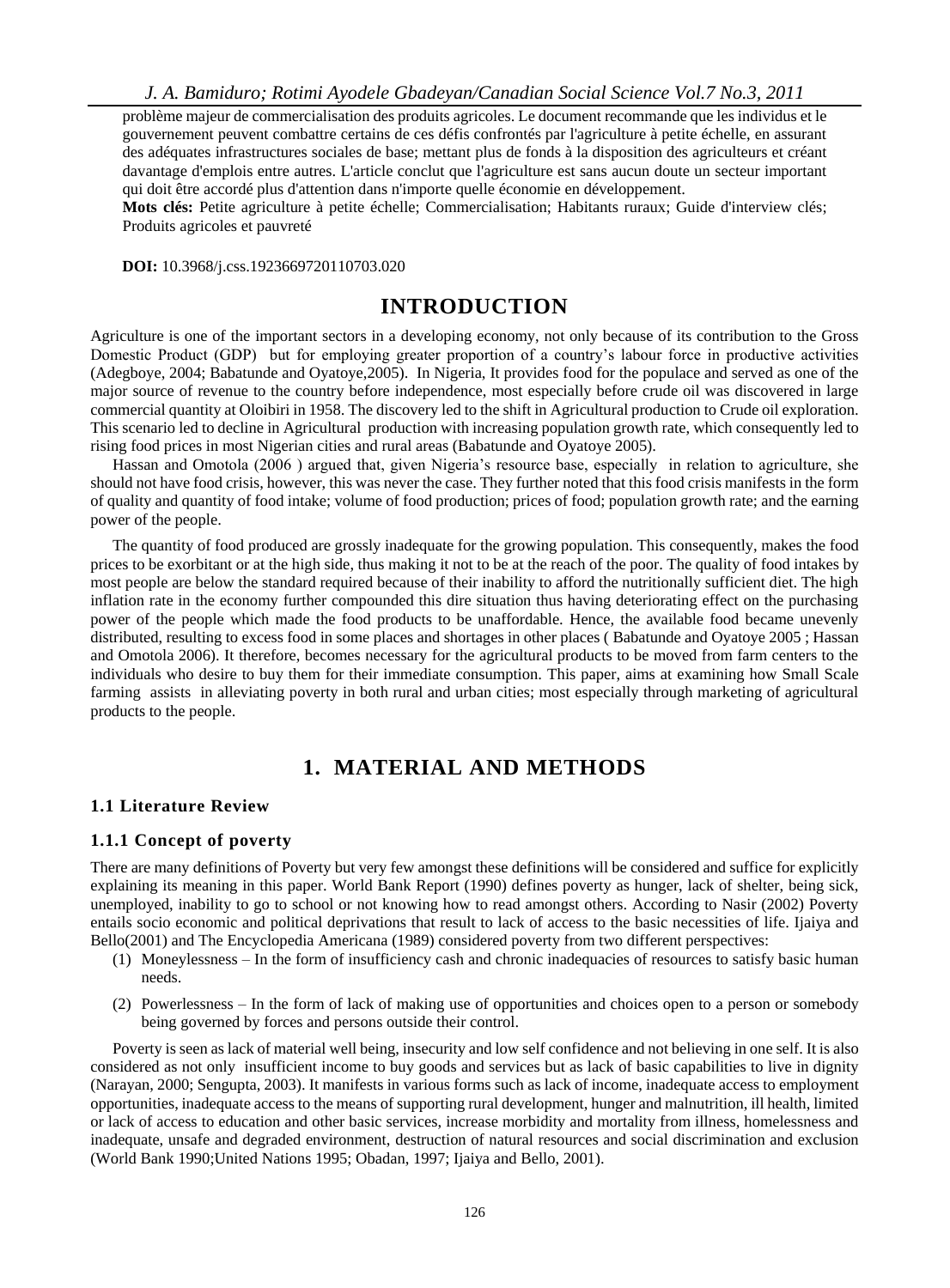There is more rural poverty than urban poverty in most developing nations. The consequences of poverty ranges from development of slum in cities to upsurge of criminality in the society (World Bank 2005a, 2005b; Adeyemi et al. 2009; Ogunleye 2010).

#### **1.1.2 Poverty alleviation**

These are various measures by individuals, government and nongovernmental organization to reduce poverty in the society. The Nigerian government under various military and civilian administrations have come up with different programmes at alleviating incidence of poverty in the society. These policies include: establishment of farm settlements scheme under the third National Development Plan, the Operation Feed the Nation (OFN) under Gen Obasanjo's administration, the Green Revolution under Sheu Shagari's government, establishment of Peoples Bank; Community Bank; Directorate of Food, Roads and Rural Infrastructures (DIFFRI); Better Life for Rural Dwellers and the National Directorate of Employment (NDE) under the Gen Ibrahim Babangida's government, Gen Sani Abacha's Family Economic Advancement Programme (FEAP); and Family Support Programme (FSP), the National Poverty Eradication Programme (NAPEP) between 1999 – 2007 under the civilian administration of Obasanjo. However, most of these programmes though laudable, did not have much effect on the life of the people due to the fact that they lacked clearly define policy framework and proper guidelines for poverty alleviation. There are also problems of political interference and lack of continuity. Hence Poverty seems not to be removed from the life of the people. However, out of all these poverty alleviation programmes the National Directorate of Employment (NDE) has had a long stay and continue till date (Ogunleye, 2010; Anonymous, undated).

#### **1.1.3 Small scale farming**

In Nigeria, farming is basically done on a small scale. Most farmers produce for their family alone and in some cases little for others. The food production between 1950 – 1960 was at subsistence but self sufficient level. This indicates that at this period the small scale farming done was adequately producing for the people (Hellneiner 1996, Babatunde and Oyatoye,2005). However, with the increase in population growth rate coupled with dwindling agricultural production, there was problem of food shortages which made many not to have enough food, experience hunger, malnutrition, growth retardation and sometime death due to starvation (Babatunde and Oyatoye, 2005).

Small Scale farming is often associated with backwardness, non productive and non commercial subsistence agriculture (Kirsten and Van Zyl,1998; Zithutha, 2010). A small scale farmer is described as one whose scale of operation is too small to attract the provision of the services s/he needs to be able to significantly increase productivity (Kristen and Van Zyl, 1998). Backwardness is associated with small scale farming due to the fact that there is little production at a significantly high cost; crude implements are used and the whole farming system is subjected to traditional methods which does not encourage economies of large scale production. Porter and Phillip – Howard (1997) therefore argued that small scale farming is non capital intensive and highly subsidized. The obvious measure of small farms is farm size and hence, Small farms are defined as those with less than two hectares. This is the most common form of organization in agriculture, even in industrial countries. Small scale farming or Small holder farming is also known as family farming (Zithutha, 2010). The production objective of small scale farming ranges from subsistence to infrequent or inconsistent surplus production for marketing purposes (Fraser, 2003; Zithutha, 2010). According to Zithutha (2010) the Small scale farming is the one practiced in rural areas on a small scale basis with the purpose of feeding family members and selling surplus. In this type of farming, different crops such as vegetables, fruits etc are planted and the farmers also engaged in animal husbandry such as keeping goats, bees, cattle, sheep, and chickens. They are in recent time involved in fish, snail farming and piggery amongst others. The farmers occasionally sell these animals or crops to obtain income as an immediate relief to their poverty( Zithutha, 2010).The Small scale farmers generate income for farming from several sources such as Pensioners and handworkers. The women are involved in farming activity in situation where their husband go to town to earn money, thus helping for the subsistence of the family. Auto consumption and subsistence are still important characteristics of small scale farming. The women also help their husbands in decision making and assist them financially to enhance their farm work. The women work as farmers, food processors and distributors. They constitute a formidable and significant source of labour in small farming and predominate in the retail marketing of agricultural products, most especially in Yoruba land (Patel and Anthonio,1973; Olayide et al. 1980; Ekpere, 1986; Ezumah, 1990; Akingbade, 1992; Abiola and Omoabugan,2003;NEPAD, 2009).

The Food and Agriculture Organisation (2008) reports indicated that a broad based agricultural growth that includes small holder farmers can have a large impact on poverty reduction. The potential for increased productivity is often larger on smaller farms because of their efficient use of family labour (FAO, 2008; Zithutha, 2010). The Small scale farms contribute significantly to the nation's food supply and to local economies. The variety of food crops produced in Nigeria are enough to make the country self sufficient in food crop production. Agricultural growth have effect on rural poverty reduction not only through farm incomes but by stimulating the non – farm economic sector in rural economies, especially in developing countries. The poor rural households rely on agricultural production for a significant share of their income, thus meaning that increase agricultural productivity is closely related to reduction in rural poverty. Therefore, supporting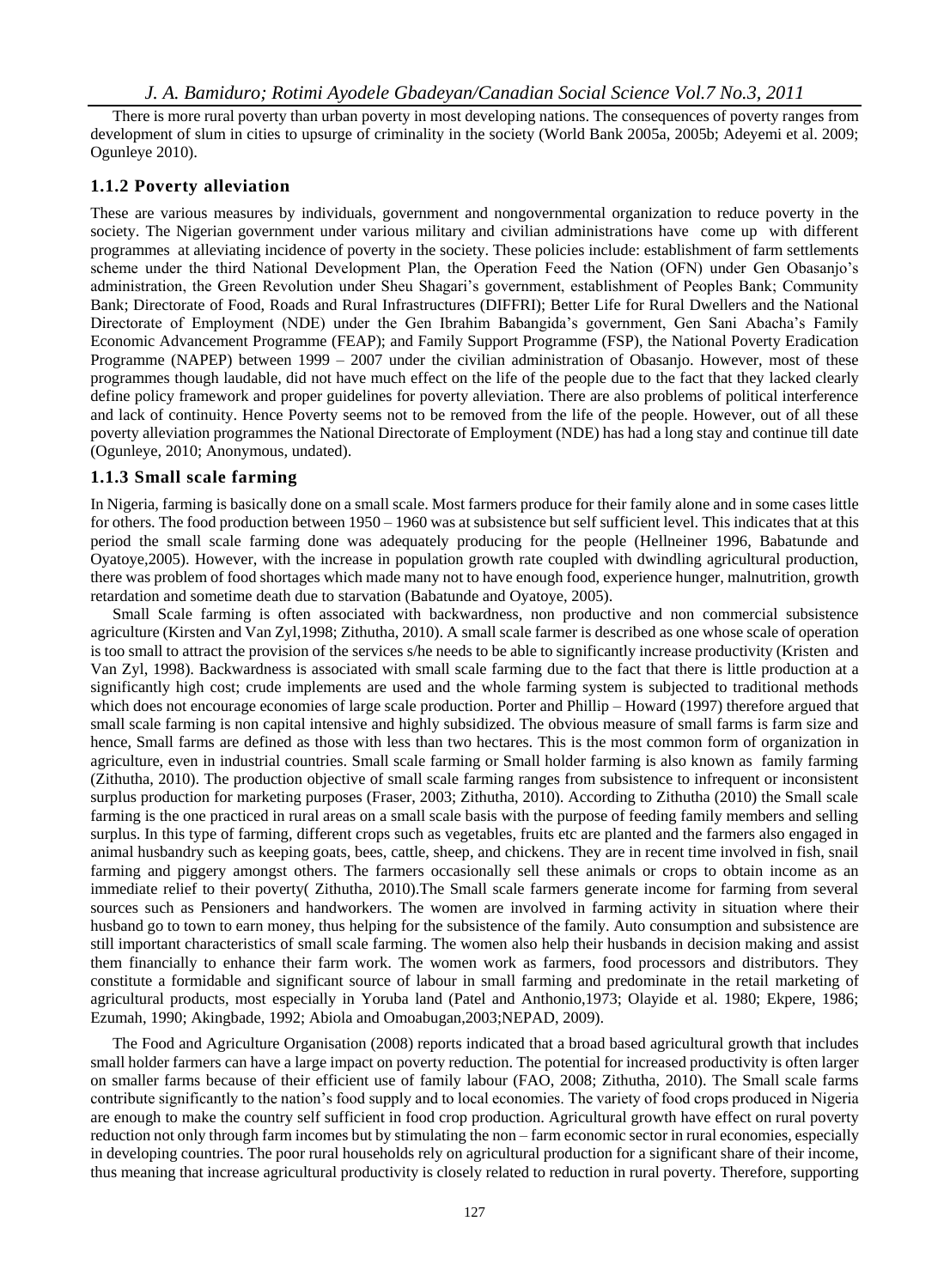Small holder farmers would not only enhance world food security but make a significant dent in poverty (Famoriyo, 1979; IFPRI, 2008;Rice, 2005; IFAD,2009; Zithutha,2010).

#### **1.2 Research Methodology**

The research study was conducted in eight autonomous communities located in Oke – Ero Local Government Area of Kwara State, Nigeria. The communities are namely: Ekan; Ayedun; Ilale; Imoji; Erinmope; Idofin; Odo – Owa and Ilofa. The time frame for the study was eight weeks, which happened to be between July  $5<sup>th</sup>$  to August 23<sup>rd</sup> 2010. The study population consisted of those aged between 70 years and below. A total of 356 respondents were drawn from the population under study and relevant data were sought from them through the Key Informant Interviews (KII). This enables the interviewers obtain first hand information about the subject matter of the research from the respondents. An average of 44 – 45 people were selected from each community considered for the study. A key Interview Guide (KIG) was designed to explore in detail the issues to be discussed in the research. The Interviews are loosely structured, containing both open and close ended questions; with Key Informants drawn from Staff in Agriculture Department of the Local Government, Farmers' Cooperative Societies and Individuals either working or residing in the Study Area. This represents the major stakeholders identified and it is hoped that by doing this, divergent interest and perceptions about the research will be captured. At the end of each Interview a summary sheet was prepared thus reducing information to relevant ones. The data from the Key Informant Interviews are displayed In clear format to highlight underlying relationships and trends. The Student T test and Chi square statistical techniques were further employed to test the Hypotheses stated in the study. The results of the test of the Hypotheses were analysed and presented using Statistical Package for the Social Sciences (SPSS) 14.0 Version.

## **2. RESULTS AND FINDINGS**

A short Interview guide was prepared containing 15 items of major topics and issues to be covered under each study questions. The Interview guide was broadly divided in to two sections: Section A containing questions relating to Small scale farming and Section B having questions on Agricultural product marketing. The total number of Key Informants selected for the study are 356 as shown in Table 1 below:

| <b>No of Key Informants Selected</b> |
|--------------------------------------|
| 45                                   |
| 45                                   |
| 44                                   |
| 44                                   |
| 45                                   |
| 44                                   |
| 45                                   |
| 44                                   |
| 356                                  |
|                                      |

**Table 1: Distribution of Key Informants From the Selected Autonomous Communities in the Study Area**

Source: Authors' Fieldwork, 2010

The Informants' profile revealed that ⅓ of the respondents are female while ⅔ are male. This reveals that greater proportion of the Small Scale farmers in the study area are men. These farmers are engaged in mixed farming, with very few of them involved in only crop productions. The reason given for mixed farming was that in almost every household they rear domestic animals like goats, sheep and pigs; in addition to farming. The informants mostly engaged in food crops production with few involved in cash crop production. The food crops planted by the farmers are Yam, Cassava, Maize, Banana and Vegetables. They produce less of other food crops such as Beans, Rice, Potato and Tomato; thus depending on those brought from the Northern part of the country to beef up their food supply. One of the Informants commented that :

"our people like pounded yam too much, that is why we plant a lot of yam here".

Other comment given was:

" we plant cassava because it can be used for variety of foods and it is very easy to plant".

Maize and Guinea corn are also carbon hydrates food highly demanded by most household, hence the reason for most farmers planting these crops. The study also revealed that women are mostly involved in planting vegetables. This probably was due to the fact that most of these women plant the vegetables in their back yard. The women are able to plant all year round. According to one of the female farmers :

"Planting of vegetables has become my hobby; It offers as additional source of income to me, this is apart from the one we eat".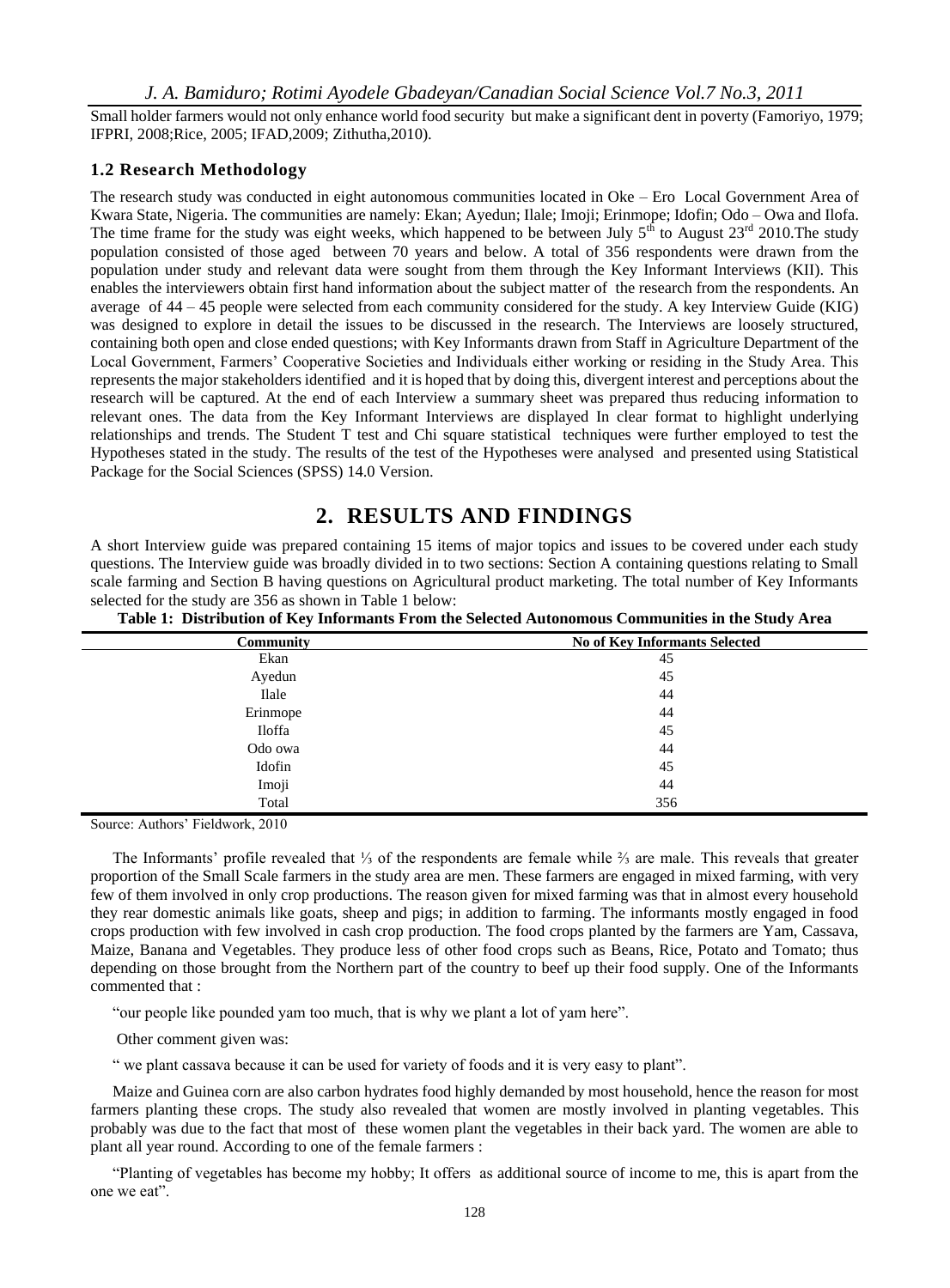#### *J. A. Bamiduro; Rotimi Ayodele Gbadeyan/Canadian Social Science Vol.7 No.3, 2011*

The major types of cash crops planted by the small scale farmers are Cocoa, Kola nut, Groundnut, Cotton, Palm tree, Soya beans, Mango, Orange and Cashew. The Interviewers were told that Kola nut, Palm tree, Mango, Orange and Cashew are cash crops mostly grown in the study area. The Small holder farmers now concentrate less on Cocoa, Groundnut, Cotton and Soya beans. According to one of the farmers:

"The Palm tree, Cocoa and Kola nut trees happened to be the major cash crops planted in the past but now Mango, Orange and Cashew have become important economic trees".

The resultant effect of this was the springing up of Agro based Industries, both in rural and urban areas that used these fruits as their major source of raw materials for production. Hence, this led to the concentration in the production of these fruit crops. One of the farmers interviewed said:

" Our Kola nut and Cocoa trees are aging and not providing us income like before but thank God, there is now demand for Mango, Orange and Cashew ".

The farmers apart from rearing the domestic animals are engaged in Poultry, Cattle, Snail and Fish farming. This was reflected in the increase number of Poultry and Fish ponds in most houses in recent time. The Farmers were of the view that this offers them a source of living and employment opportunity. A farmer put its benefit in this manner:

" It seems those of us engaged in poultry and fish farming have benefited greatly from this business because it has really changed our life for better ".

The greatest proportion of Small Scale Farmers employed Manual method, while very few individuals and Farmers Cooperative Societies only adopted the Mechanical techniques of Farming. This was because most of these farmers are poor and could not afford the equipment and technology needed for mechanized farming. The few ones who adopted mechanical farming techniques (2%) are the rich elites and Cooperative Societies who can afford the fund needed for such projects. A lot of these farmers own less than hectare and one to two hectares farm size, hence did not see much need for the use of modern farm techniques (Zithutha, 2010). The problems identified by these farmers are lack of access to fund, lack of basic infrastructures, poor harvest, labour shortages, limited technology and livestock health problem. However, most of the farmers interviewed agreed that lack of access to fund is the major problem facing Small Scale Farmers. They were of the view that other problems pose less threat to Agricultural productivity, for instance they said that most farmers have vaccinated their livestock against outbreak of diseases such as Avian flu and Swine flu; and made use of fertilizer and pesticides to bring about improvement in their farm yield.

The Government have been opening up the rural areas through the construction of new roads and provision of basic social infrastructure to the people. All these measures are geared towards alleviating the challenges faced by these farmers. A greater proportion of those selected for the Interviews revealed that women were mostly involved in Marketing of Agricultural products than Men. The women also assist in the distribution of most of these agricultural products from the farms to the Markets. They took part with their husbands, in making major financial decisions that affect their household (Abiola and Omoabugan,2003). It is only on few occasions that Men do the Marketing themselves. The bulk of food crops marketed by these women are: Yam, Cassava, Grains and Vegetables. Rice and beans are produced only on a very small scale. The people preferred imported Rice to the locally produced ones, while part of the large quantity of Beans produced in the Northern Nigeria are sold to the people to supplement the little one produced in the study area. The major problem reported to be facing the Marketing of Agricultural products was the Increase Transportation cost. Other lesser problems identified are storage problem, lack of Information, poor road network, inadequate rural credit system, lack of standard unit of measurement and price fluctuations. There are greater proportions of farm products that are destroyed due to lack of storage. This is because most of the farm products are perishable and non durable. The farmers have no adequate information about the market situation and hence found it difficult to ascertain where their products are in great demand. A good knowledge of the market situation would have enable them to move their products from where there is surplus supply to where there is scarce supply of products. This would have definitely enable them sell the products at a good price. There is no standard unit of measurement for selling these farm products due to the different adulterated measuring units being used by the sellers in the market. The poor road network constitute as a problem to the Small scale farmers, by making it difficult for them to move easily, products from their farms to the markets. This and other factors consequently led to the increase cost of transportation.

The seasonal nature of farming led to price fluctuations, this is because there is usual increase in price at the end of farming season when farm products are in short supply, and reduction in price at the beginning of farming season when new farm products will be in excess supply. There is no adequate rural credit system due to widespread poverty and low saving culture amongst the rural dwellers, despite the existence of Cooperative Societies amongst them. This may be due to the fact that most of these farmers source of livelihood was the subsistence farming which provided them no reasonable income to take care of their needs and hence have little remaining for saving. This situation make it difficult for them to acquire modern tools for use on their farms. They cannot afford to adopt the mechanized method of farming that would bring them large scale productions. The Interviewees agreed that Road is the most frequently mode of transporting their farm products from farm centers to the markets. Other mode of transportations mentioned are canoe, ferry and rail. The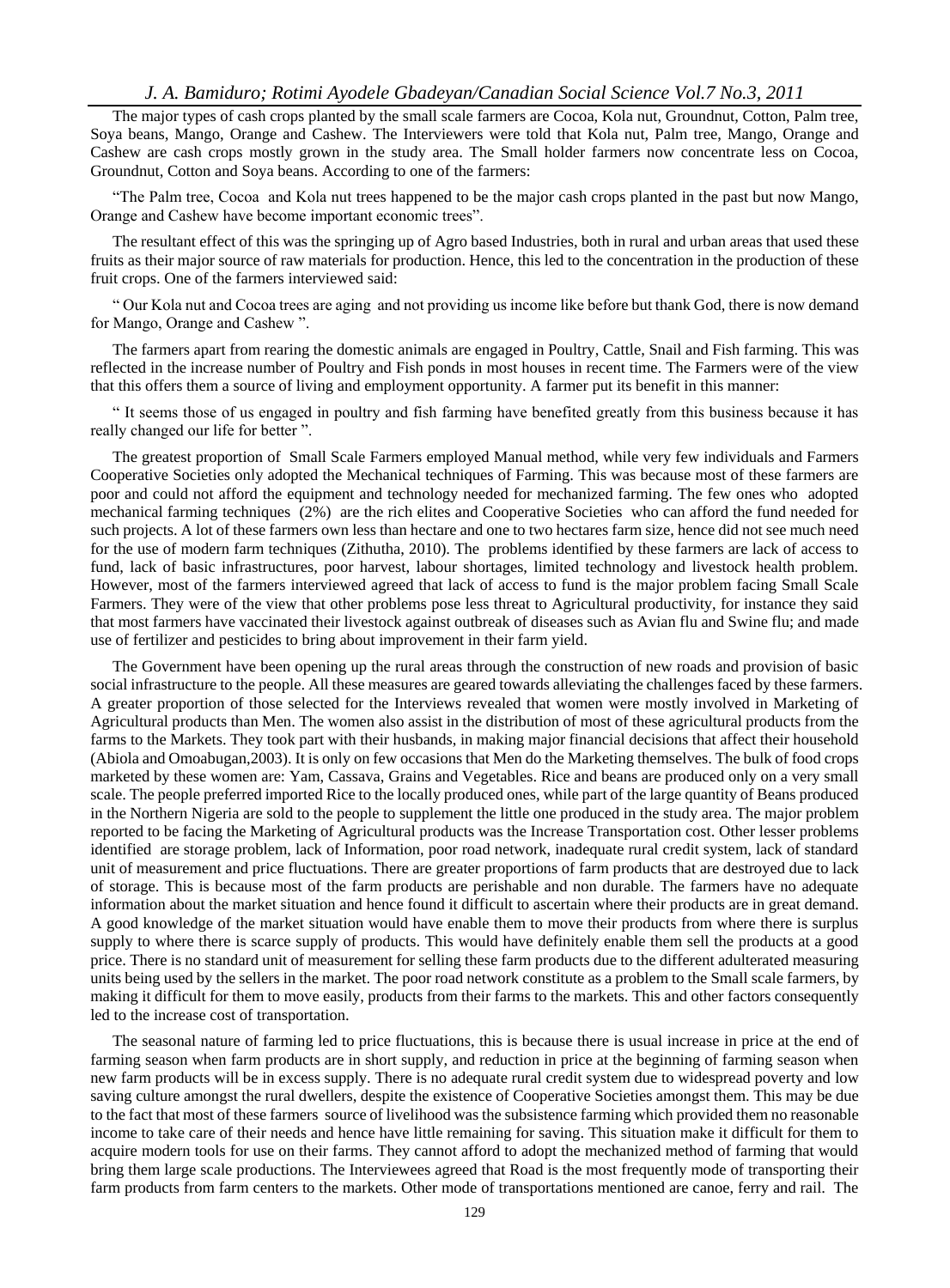means of transporting these products through road are motor vehicle, bicycle, tricycle, motorcycle, camel, donkey and itinerant trader. However, motor vehicles carry the highest proportion of the farm products and hence that is why Transportation cost constitute a major constraint in the marketing of agricultural products. A significant proportion of the small scale farmers were of the opinion that the most important benefit of Agricultural Product Marketing is that it makes products available where it is needed. Other benefits given are: It serves as a source of living to the people; It facilitates trade and commerce; It encourages more production of food and it enables farm products get to the final consumer.

#### **2.1 Test of Hypotheses**

There are two hypotheses to be tested for the study and they are stated as follows:

- $H<sub>1</sub>$ : Method of farming adopted by Small Scale Farmers significantly affects their farm's income.
- H2 : Small Scale farming did not offer significant benefits to the farmers.

#### **2.1.1 Test of hypothesis H<sup>1</sup> with one sample t test**

One Sample t Test technique was used to determine whether or not the method of farming adopted by Farmers have significant effect on Income received from farming. Three methods of farming were considered in the study and they are: manual, mechanical and both methods. The manual method was the most favoured by the farmers while few farmers only preferred mechanical and both method. We observed that most of the farmers (86%) adopting manual method agreed to be receiving annual income below N500000. This indicates that greater proportion of the farmers earn little from their farm proceeds. There are farmers ( 5%) that indicated that their annual income falls between N3Million and above, they adopted Mechanical method of farming while those farmers using both methods (9%) reported they earned between N1 Million to N2.999Million. The one Sample t Test as shown in Table 2 further revealed that the method of farming have significant effect on the farm's yield at 95% confidence level, hence we accept the Null hypothesis that there is significant relationship between method of faming and farm's yield and reject the alternative hypothesis of no significant relationship.

**Table 2: One-Sample T Test for Method of Farming and Income Received from Farming**

|                                           | Test Value $= 0$ |     |                           |            |        |                                              |
|-------------------------------------------|------------------|-----|---------------------------|------------|--------|----------------------------------------------|
|                                           |                  | df  | Mean<br>$Sig. (2-tailed)$ |            |        | 95% Confidence Interval of<br>the Difference |
|                                           |                  |     |                           | Difference | Lower  | Upper                                        |
| Methods of Farming                        | 42.053           | 355 | .000                      | 1.33427    | 1.2719 | 1.3967                                       |
| Estimated income received<br>from farming | 36.308           | 355 | .000                      | 2.52809    | 2.3912 | 2.6650                                       |

Source: Computer's Print out, 2011

#### **2.1.2 Test of hypothesis H<sup>2</sup> with chi square statistical techniques**

Chi – square Statistics was used to test if Small Scale Farming offers significant benefits to the farmers at 95% confidence level. The Chi – square tabulated at 1 degree of freedom,95 % Confidence level = 3.841 while the calculated Chi – square at 1 degree of freedom for the benefits are: Improved standard of living  $= 77.4$ ; Provision of more food  $= 10.1$ ; Development of Agro based Industries  $= 7.022$  and Source of employment opportunities  $= 43.191$ . In other words, the most important benefit of Small Scale Farming was improved Standard of living (73%); followed by Provision of more foods (58.4%); Source of employment opportunities (43%) and Development of Agro based Industries (32.6%). All these benefits are Significant at 95% Confidence level. Therefore, we reject the Null hypothesis that Small Scale Farming did not offers significant benefits to the farmers and accept the Alternative hypothesis that Small Scale Farming offers Significant benefits to the farmers. The Chi – Square calculated is shown in Table 3 below:

|                 | <b>Improved</b>    | <b>Provision of more</b> | Development of              | Source of employment |  |
|-----------------|--------------------|--------------------------|-----------------------------|----------------------|--|
|                 | standard of living | foods                    | <b>Agrobased Industries</b> | opportunities        |  |
| $Chi-Square(a)$ | 77.404             | 10.112                   | 7.022                       | 43.191               |  |
| df              |                    |                          |                             |                      |  |
| Asymp. Sig.     | .000               | .001                     | .008                        | .000                 |  |

a 0 cells (.0%) have expected frequencies less than 5. The minimum expected cell frequency is 178.0. Source: Computer's Print out, 2011  $\chi^2$  tab = 3.841, P = 0.05 and d.f = 1

## **CONCLUSIONS**

This paper has clearly discussed the importance of Small Scale Farming and Agricultural Products Marketing in poverty alleviation, most especially among the rural dwellers. It has also indicated lack of access to fund as the major problem facing Small Scale Farming and increase cost of transportation as the major problem facing marketing of agricultural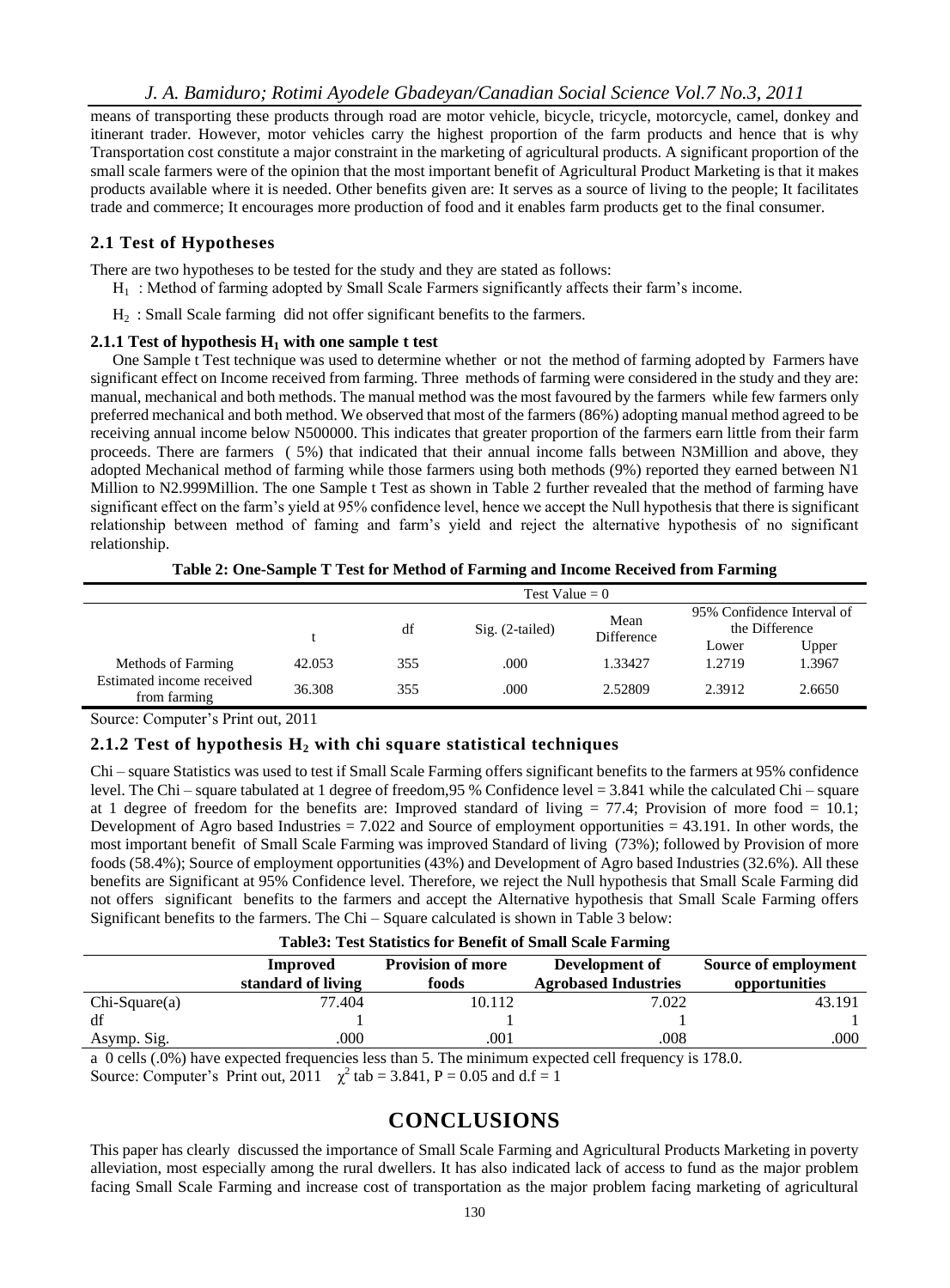*J. A. Bamiduro; Rotimi Ayodele Gbadeyan/Canadian Social Science Vol.7 No.3, 2011*

products. There are various measures that can be taken by Individuals and Government to combat these challenges such as: Provision of basic social infrastructures like road, water and electricity; Availability of more funds to the farmers through Agricultural loan Scheme; Creation of employment opportunities through establishment of Agro based Industries; Conduct of Researches by Agricultural Research Institutes and Universities that will boost efficient and effective all year round Agricultural productions and expose our local farmers to modern farming technology.

Government should encourage Mechanised farming by highly subsidising chemicals, farm equipments and other services to the Small Scale Farmers; Train Middle level Manpower such as Agriculture Extension Officers to assist local farmers about the modern method of farming and Establish large Government Farms in rural areas to enhance more food productions. It is hoped that if positive measures are taken to encourage the Small Scale Farmers to increase their productivity that would go a long way in reducing poverty not only among the rural dwellers but also those living in the cities; despite the fact that the incidence of poverty is more pronounced in the rural areas. Agriculture no doubt, is an important sector that needs to be given attention in any developing economy. It is therefore necessary that Agricultural Sector should be given priority for more food productions; so that better living condition can be achieved and sustained by the people.

## **REFERENCES**

- Abiola, R. O and O. B. Omoabugan. (2003). Women Involvement in Food Crop Production Processing and Marketing in Nigeria. *Nigeria Journal of Research and Production, 2*(1), 55-62.
- Adegboye, R. O. (2004). *Land , Agriculture and Food Security in Nigeria*. Paper presented at the 3rd Faculty of Agriculture, University of Ilorin, 25<sup>th</sup> February.
- Adeyemi, S. L; Ijaiya, G.T and U. A Raheem. (2009). Determinants of Poverty in Sub Saharan Africa. *African Research Review, 3*(2), 162 – 177.
- Akingbade,J. A (1992). *Women in Cocoa Production: A Case Study of Idanre L.G.A, Ondo State Nigeria* (Unpublished B.Tech Thesis). Federal University of Technology, Akure, Nigeria.
- Anonymous, undated. Poverty Alleviation in Nigeria A Perspective. Available online at http://www.dawodu.com/povertyl.pdf
- Babatunde, R and Eniola Oyatoye. (2005). Food Security and Marketing Problems in Nigeria: The Case of Maize Marketing in Kwara State. Available at http://www. tropentagde/2005/abstracts/links/babatunde\_deu4urzi.pdf
- Ekpere, J. A. (1986).The Place of Cassava in Nigeria's Food and Security, Rural Nutrition And Farm Income Generation: A Situational Analysis for Oyo State, Nigeria.
- Ezumah, N. N. (1990). *Women in Development : The Role of Igbo Rural Women in Production* (Unpublished Ph.D Thesis). University of Ibadan.
- Famoriyo,S. O. (1979). *Relevant Socio Economic Features of Food Production Policies in Nigeria*. Paper presented at the National conference on food and nutrition policy for Nigeria in the 1980s held at the University of Ibadan, May 27 – 31.
- Food and Agriculture Organisation. (2008). *Water and Rural Poor Interventions for Improving Livelihoods in Sub Saharan Africa*. Rome: Food and Agriculture Organisation (FAO).
- Fraser ,G. (2003). *Obstacles to the Agricultural Development in the Communal Areas of the Eastern Cape*. Presentation to the Economic Growth and Development Working Group.
- Hassan , H. A and S. J Omotola. (2006). Food Insecurity and the National Question in Nigeria. In H. A Salihu , A. Jimoh and T Arosanyin (eds), *The National Question and some selected topical Issues on Nigeria* (156–181). Vintage Publishers Limited, Ibadan.
- Hellneiner, G. K (1996). *Present Agricultural and Economic Growth in Nigeria*. United Kingdom: Homewood Publisher.
- IFAD. (2009). Food Prices: Smallholder Farmers can be Part of the Solution. International Fund for Agricultural Development. Available online at www.ifad.org
- IFPRI. (2008). Determinants and Implications of the Growing Scale of Livestock farmers in Four Fast Growing Developing Countries. 2033 K Street, NW, Washington DC, USA. Accessed from http://www.ifpri.org